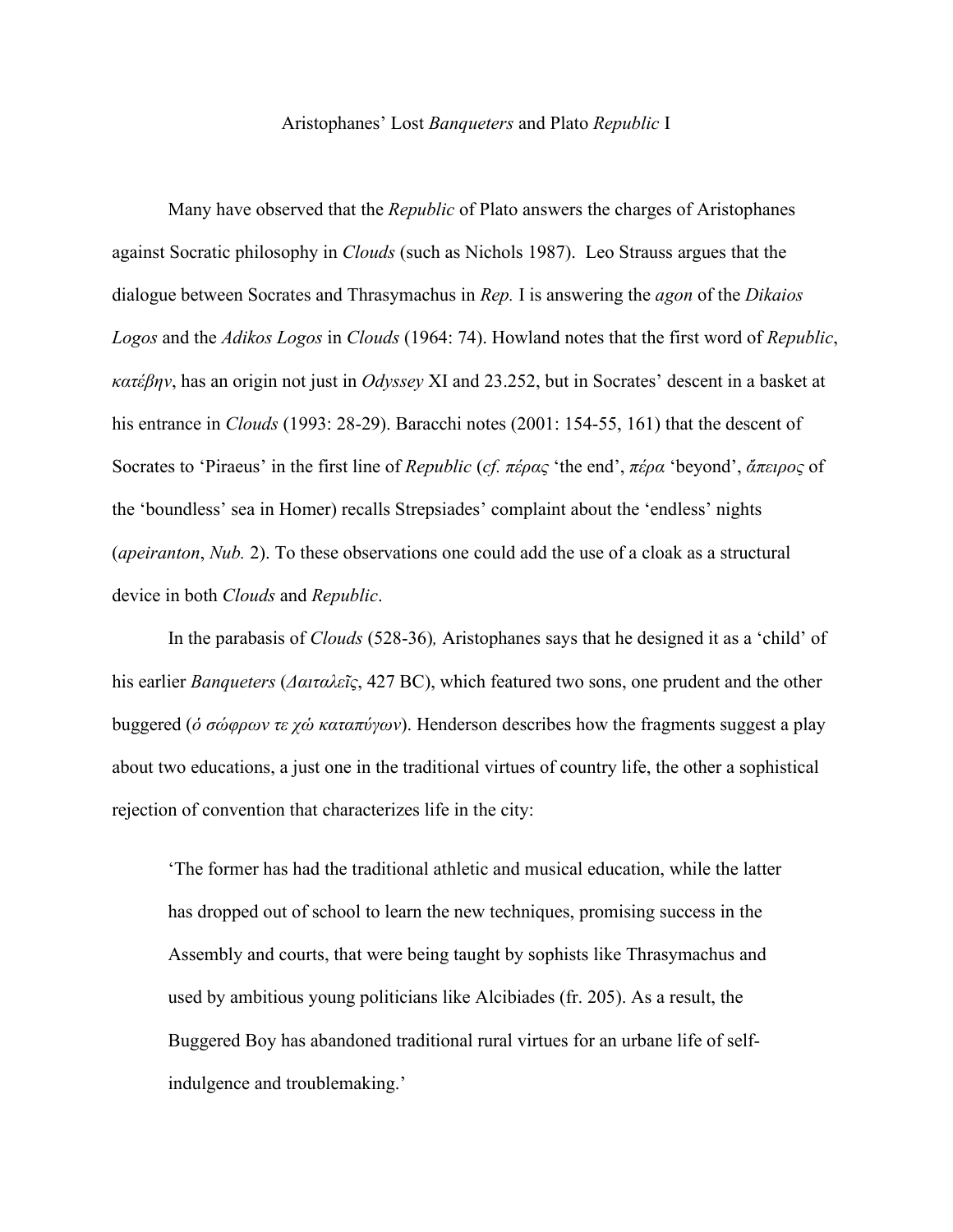We may discern several possible debts of *Republic* I to this play. 1. Socrates' argument that Thrasymachus defines a shepherd not as looking to what is best for sheep but fattening them as if about to 'feast' like a 'guest at a banquet' (345c, 354a) suggests that *Rep.* I as a 'feast at the Bendideia' is meant to recall Aristophanes' play. 2. The competition of Socrates and Thrasymachus over which view of justice should be taken to heart by Polemarchus (*Rep.* 1.336a ff) are likely intended to suggest the two educations in *Banqueters*. The choice of Thrasymachus as an interlocutor is best explained by this comedy that mentions him by name. 3. This theme of competing educations, one traditional and the other sophistical and buggered, i.e., just and unjust, becomes an important organizing theme in *Republic*. The two challenges of Glaucon and Adeimantus in *Rep.* II, in which justice is made to switch reputations with injustice (*Rep.* 2.359a-367e), are portrayed as two statues in competition for the fate of the city (361d), whether it will be ruled by justice or injustice. Glaucon rejects the pastoral community proposed by Socrates because it envisions simple food, rather than the gourmet food at Athenians feasts (372b-c). The description of the second son as 'buggered' as a result of a sophistical education, in turn, may explain the sexualized portrayal of the unjust man in *Republic* – from Cephalus' obsession with sex and feasting, to Gyges adultery with the king's wife in *Rep.* II, to the sexual appetites of the guardians in *Rep.* V. *Republic* is a referendum on not only the city, but on philosophy as a rival to poetry for the right to instruct and shape the character of the city. In this context we should probably view Thrasymachus 'breaking out in a sweat' while trying to defend himself against the dialectical assaults of Socrates as sexual imagery (*Rep.* 1.350c-d). I.e., the answer of *Republic* to Aristophanes' *Banqueters* is that the sophist deserves a punishment befitting his crime of educating the young in injustice; and thus the 'feast of the Bendideia' depicts the buggering of the sophist, Thrasymachus, by Socrates, the philosopher.